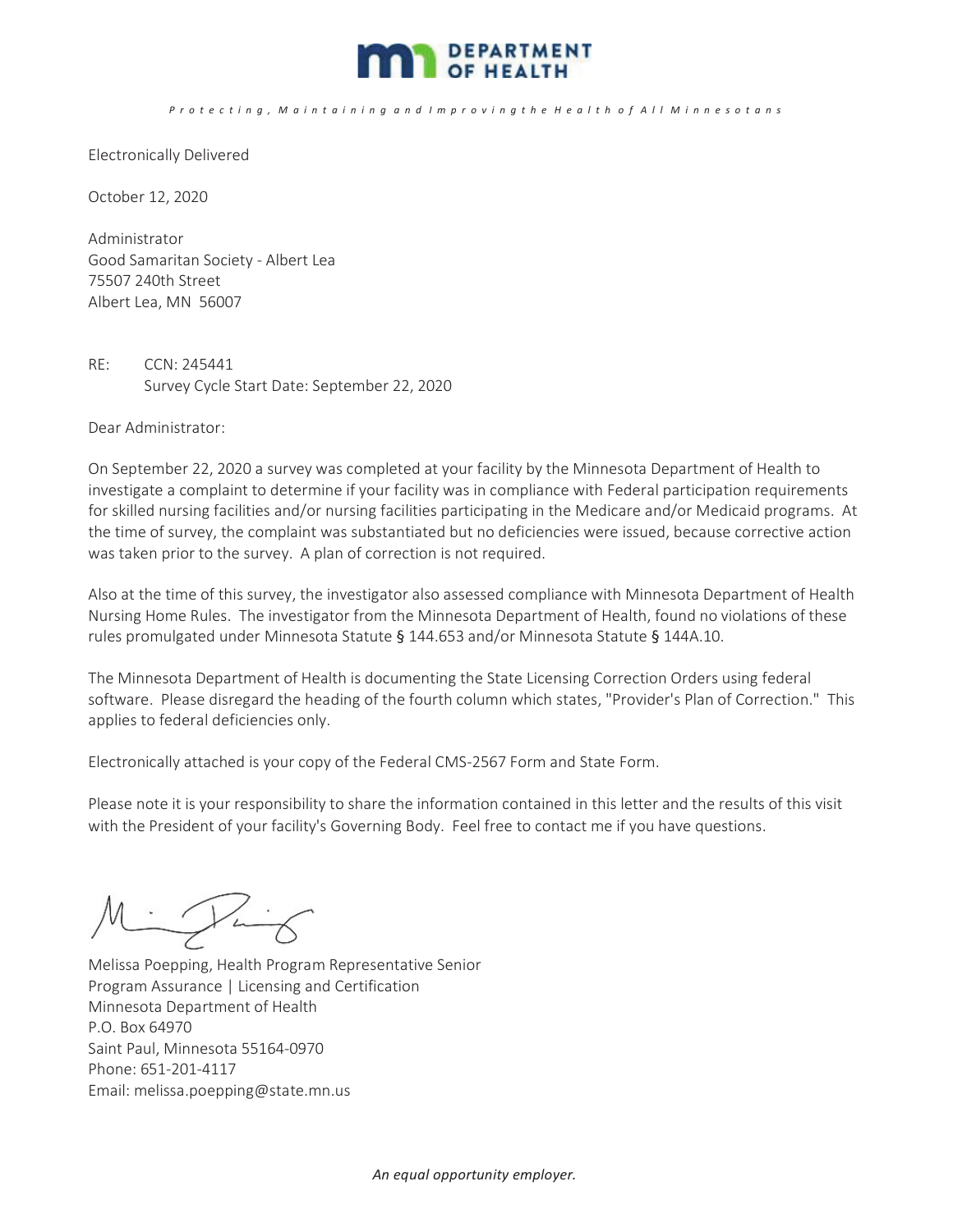| DEPARTMENT OF HEALTH AND HUMAN SERVICES<br><b>FORM APPROVED</b> |                                                                                                                                                                                                                                                                                                                                                                                                                                                                                                                                                                                                                                                                                                                                                                                                                                                                                                                                                                                                                                                                                                                                                                                                                                                                                                                                                                                                                                                                               |                                                                       |                                                   |                                                                                                                                           |                                          |  |  |  |  |
|-----------------------------------------------------------------|-------------------------------------------------------------------------------------------------------------------------------------------------------------------------------------------------------------------------------------------------------------------------------------------------------------------------------------------------------------------------------------------------------------------------------------------------------------------------------------------------------------------------------------------------------------------------------------------------------------------------------------------------------------------------------------------------------------------------------------------------------------------------------------------------------------------------------------------------------------------------------------------------------------------------------------------------------------------------------------------------------------------------------------------------------------------------------------------------------------------------------------------------------------------------------------------------------------------------------------------------------------------------------------------------------------------------------------------------------------------------------------------------------------------------------------------------------------------------------|-----------------------------------------------------------------------|---------------------------------------------------|-------------------------------------------------------------------------------------------------------------------------------------------|------------------------------------------|--|--|--|--|
|                                                                 | CENTERS FOR MEDICARE & MEDICAID SERVICES<br>OMB NO. 0938-0391                                                                                                                                                                                                                                                                                                                                                                                                                                                                                                                                                                                                                                                                                                                                                                                                                                                                                                                                                                                                                                                                                                                                                                                                                                                                                                                                                                                                                 |                                                                       |                                                   |                                                                                                                                           |                                          |  |  |  |  |
| STATEMENT OF DEFICIENCIES<br>AND PLAN OF CORRECTION             |                                                                                                                                                                                                                                                                                                                                                                                                                                                                                                                                                                                                                                                                                                                                                                                                                                                                                                                                                                                                                                                                                                                                                                                                                                                                                                                                                                                                                                                                               | (X1) PROVIDER/SUPPLIER/CLIA<br><b>IDENTIFICATION NUMBER:</b>          | (X2) MULTIPLE CONSTRUCTION<br>A. BUILDING         |                                                                                                                                           | (X3) DATE SURVEY<br><b>COMPLETED</b>     |  |  |  |  |
| 245441                                                          |                                                                                                                                                                                                                                                                                                                                                                                                                                                                                                                                                                                                                                                                                                                                                                                                                                                                                                                                                                                                                                                                                                                                                                                                                                                                                                                                                                                                                                                                               | B. WING                                                               |                                                   | $\mathsf{C}$<br>09/22/2020                                                                                                                |                                          |  |  |  |  |
|                                                                 | NAME OF PROVIDER OR SUPPLIER                                                                                                                                                                                                                                                                                                                                                                                                                                                                                                                                                                                                                                                                                                                                                                                                                                                                                                                                                                                                                                                                                                                                                                                                                                                                                                                                                                                                                                                  |                                                                       | STREET ADDRESS, CITY, STATE, ZIP CODE             |                                                                                                                                           |                                          |  |  |  |  |
|                                                                 | <b>GOOD SAMARITAN SOCIETY - ALBERT LEA</b>                                                                                                                                                                                                                                                                                                                                                                                                                                                                                                                                                                                                                                                                                                                                                                                                                                                                                                                                                                                                                                                                                                                                                                                                                                                                                                                                                                                                                                    |                                                                       | <b>75507 240TH STREET</b><br>ALBERT LEA, MN 56007 |                                                                                                                                           |                                          |  |  |  |  |
| $(X4)$ ID<br><b>PREFIX</b><br><b>TAG</b>                        | SUMMARY STATEMENT OF DEFICIENCIES<br>(EACH DEFICIENCY MUST BE PRECEDED BY FULL<br>REGULATORY OR LSC IDENTIFYING INFORMATION)                                                                                                                                                                                                                                                                                                                                                                                                                                                                                                                                                                                                                                                                                                                                                                                                                                                                                                                                                                                                                                                                                                                                                                                                                                                                                                                                                  |                                                                       |                                                   | PROVIDER'S PLAN OF CORRECTION<br>(EACH CORRECTIVE ACTION SHOULD BE<br><b>PREFIX</b><br>CROSS-REFERENCED TO THE APPROPRIATE<br>DEFICIENCY) | (X5)<br><b>COMPLETION</b><br><b>DATE</b> |  |  |  |  |
| E 000                                                           | <b>Initial Comments</b>                                                                                                                                                                                                                                                                                                                                                                                                                                                                                                                                                                                                                                                                                                                                                                                                                                                                                                                                                                                                                                                                                                                                                                                                                                                                                                                                                                                                                                                       |                                                                       |                                                   |                                                                                                                                           |                                          |  |  |  |  |
| F 000                                                           | A COVID-19 Focused Infection Control survey<br>was conducted 9/22/20, at your facility by the<br>Minnesota Department of Health to determine<br>compliance with Emergency Preparedness<br>regulations §483.73(b)(6). The facility was in full<br>compliance.<br>Because you are enrolled in ePOC, your<br>signature is not required at the bottom of the first<br>page of the CMS-2567 form. Although no plan of<br>correction is required, it is required that the facility<br>acknowledge receipt of the electronic documents.<br><b>INITIAL COMMENTS</b><br>On 9/22/20, an abbreviated standard survey was<br>completed at your facility by the Minnesota<br>Department of Health to determine if your facility<br>was in compliance with requirements of 42 CFR<br>Part 483, Subpart B, and Requirements for Long<br>Term Care Facilities. In addition, a COVID-19<br>Focused Infection Control survey was conducted<br>to determine compliance with §483.80 Infection<br>Control. The facility was in full compliance.<br>The following complaint was found to be<br>substantiated with no deficiencies cited due to<br>actions implemented by the facility prior to survey:<br>H#5441043C<br>The facility is enrolled in ePOC and therefore a<br>signature is not required at the bottom of the first<br>page of the CMS-2567 form. Although no plan of<br>correction is required, it is required that the facility<br>acknowledge receipt of the electronic documents. |                                                                       |                                                   | E 000<br>F 000                                                                                                                            |                                          |  |  |  |  |
|                                                                 |                                                                                                                                                                                                                                                                                                                                                                                                                                                                                                                                                                                                                                                                                                                                                                                                                                                                                                                                                                                                                                                                                                                                                                                                                                                                                                                                                                                                                                                                               | LABORATORY DIRECTOR'S OR PROVIDER/SUPPLIER REPRESENTATIVE'S SIGNATURE |                                                   | <b>TITLE</b>                                                                                                                              | (X6) DATE                                |  |  |  |  |

## Electronically Signed

Any deficiency statement ending with an asterisk (\*) denotes a deficiency which the institution may be excused from correcting providing it is determined that other safeguards provide sufficient protection to the patients. (See instructions.) Except for nursing homes, the findings stated above are disclosable 90 days following the date of survey whether or not a plan of correction is provided. For nursing homes, the above findings and plans of correction are disclosable 14 days following the date these documents are made available to the facility. If deficiencies are cited, an approved plan of correction is requisite to continued program participation.

PRINTED: 10/12/2020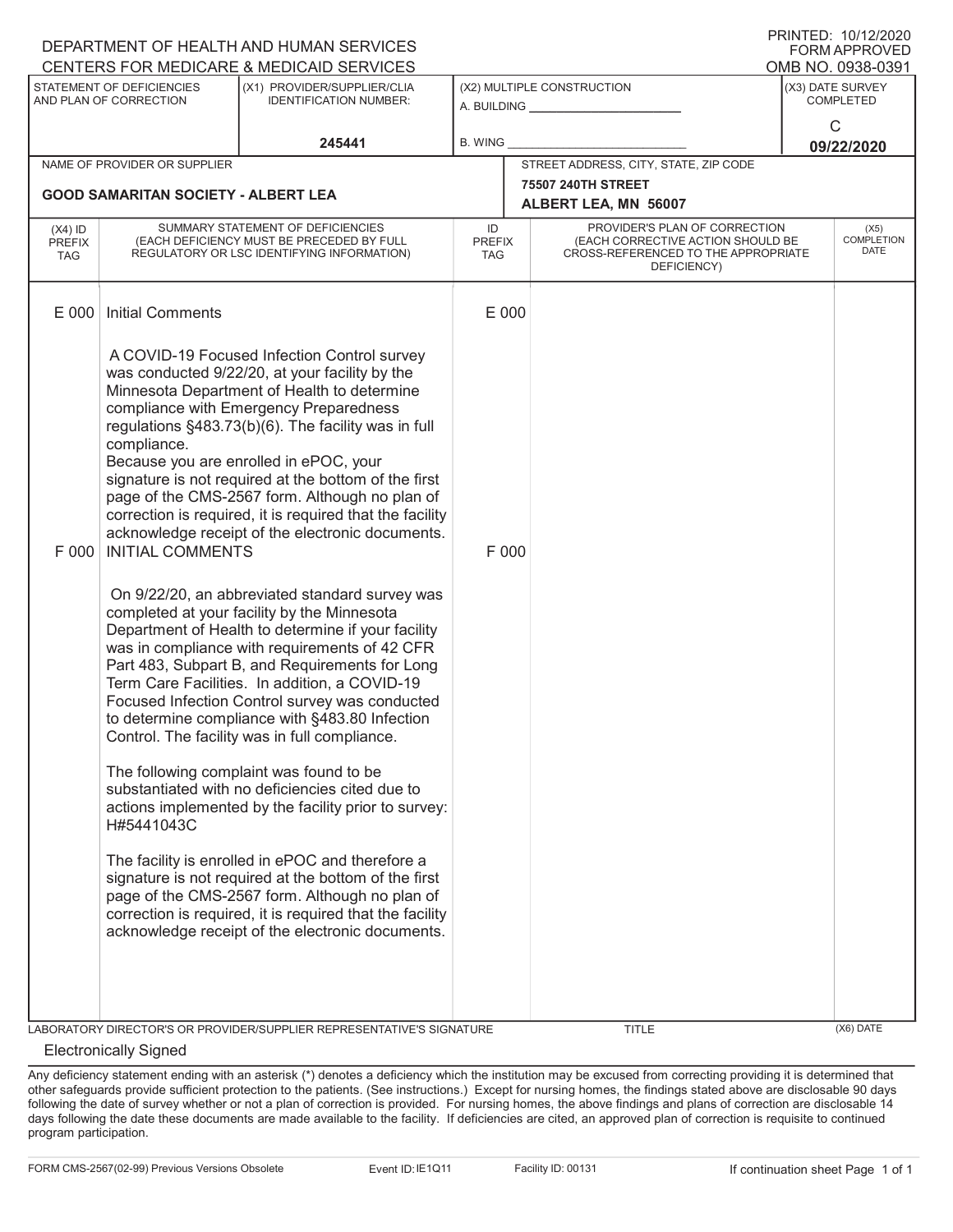| Minnesota Department of Health           |                                                                                             |                                                                                                                                                                                                                                                                                                                                                                                                                                                                                                                                                                                                                                                                                                                                                                                                                                             |                                   |                                                                                                                          |                                      |                                 |  |  |  |
|------------------------------------------|---------------------------------------------------------------------------------------------|---------------------------------------------------------------------------------------------------------------------------------------------------------------------------------------------------------------------------------------------------------------------------------------------------------------------------------------------------------------------------------------------------------------------------------------------------------------------------------------------------------------------------------------------------------------------------------------------------------------------------------------------------------------------------------------------------------------------------------------------------------------------------------------------------------------------------------------------|-----------------------------------|--------------------------------------------------------------------------------------------------------------------------|--------------------------------------|---------------------------------|--|--|--|
| STATEMENT OF DEFICIENCIES                |                                                                                             | (X1) PROVIDER/SUPPLIER/CLIA                                                                                                                                                                                                                                                                                                                                                                                                                                                                                                                                                                                                                                                                                                                                                                                                                 | (X2) MULTIPLE CONSTRUCTION        |                                                                                                                          | (X3) DATE SURVEY<br><b>COMPLETED</b> |                                 |  |  |  |
|                                          | AND PLAN OF CORRECTION                                                                      | <b>IDENTIFICATION NUMBER:</b>                                                                                                                                                                                                                                                                                                                                                                                                                                                                                                                                                                                                                                                                                                                                                                                                               |                                   |                                                                                                                          |                                      |                                 |  |  |  |
|                                          |                                                                                             |                                                                                                                                                                                                                                                                                                                                                                                                                                                                                                                                                                                                                                                                                                                                                                                                                                             |                                   |                                                                                                                          | C                                    |                                 |  |  |  |
|                                          |                                                                                             | 00131                                                                                                                                                                                                                                                                                                                                                                                                                                                                                                                                                                                                                                                                                                                                                                                                                                       | <b>B. WING</b>                    |                                                                                                                          |                                      | 09/22/2020                      |  |  |  |
|                                          | NAME OF PROVIDER OR SUPPLIER                                                                |                                                                                                                                                                                                                                                                                                                                                                                                                                                                                                                                                                                                                                                                                                                                                                                                                                             |                                   | STREET ADDRESS, CITY, STATE, ZIP CODE                                                                                    |                                      |                                 |  |  |  |
|                                          |                                                                                             |                                                                                                                                                                                                                                                                                                                                                                                                                                                                                                                                                                                                                                                                                                                                                                                                                                             | <b>75507 240TH STREET</b>         |                                                                                                                          |                                      |                                 |  |  |  |
|                                          | <b>GOOD SAMARITAN SOCIETY - ALBERT LEA</b>                                                  |                                                                                                                                                                                                                                                                                                                                                                                                                                                                                                                                                                                                                                                                                                                                                                                                                                             | ALBERT LEA, MN 56007              |                                                                                                                          |                                      |                                 |  |  |  |
| $(X4)$ ID<br><b>PREFIX</b><br><b>TAG</b> |                                                                                             | SUMMARY STATEMENT OF DEFICIENCIES<br>(EACH DEFICIENCY MUST BE PRECEDED BY FULL<br>REGULATORY OR LSC IDENTIFYING INFORMATION)                                                                                                                                                                                                                                                                                                                                                                                                                                                                                                                                                                                                                                                                                                                | ID<br><b>PREFIX</b><br><b>TAG</b> | PROVIDER'S PLAN OF CORRECTION<br>(EACH CORRECTIVE ACTION SHOULD BE<br>CROSS-REFERENCED TO THE APPROPRIATE<br>DEFICIENCY) |                                      | (X5)<br><b>COMPLETE</b><br>DATE |  |  |  |
| 2 0 0 0                                  | <b>Initial Comments</b>                                                                     |                                                                                                                                                                                                                                                                                                                                                                                                                                                                                                                                                                                                                                                                                                                                                                                                                                             | 2 0 0 0                           |                                                                                                                          |                                      |                                 |  |  |  |
|                                          |                                                                                             | *****ATTENTION******                                                                                                                                                                                                                                                                                                                                                                                                                                                                                                                                                                                                                                                                                                                                                                                                                        |                                   |                                                                                                                          |                                      |                                 |  |  |  |
|                                          |                                                                                             | NH LICENSING CORRECTION ORDER                                                                                                                                                                                                                                                                                                                                                                                                                                                                                                                                                                                                                                                                                                                                                                                                               |                                   |                                                                                                                          |                                      |                                 |  |  |  |
|                                          | the Minnesota Department of Health.<br>corrected requires compliance with all<br>corrected. | In accordance with Minnesota Statute, section<br>144A.10, this correction order has been issued<br>pursuant to a survey. If, upon reinspection, it is<br>found that the deficiency or deficiencies cited<br>herein are not corrected, a fine for each violation<br>not corrected shall be assessed in accordance<br>with a schedule of fines promulgated by rule of<br>Determination of whether a violation has been<br>requirements of the rule provided at the tag<br>number and MN Rule number indicated below.<br>When a rule contains several items, failure to<br>comply with any of the items will be considered<br>lack of compliance. Lack of compliance upon<br>re-inspection with any item of multi-part rule will<br>result in the assessment of a fine even if the item<br>that was violated during the initial inspection was |                                   |                                                                                                                          |                                      |                                 |  |  |  |
|                                          |                                                                                             | You may request a hearing on any assessments<br>that may result from non-compliance with these<br>orders provided that a written request is made to<br>the Department within 15 days of receipt of a<br>notice of assessment for non-compliance.                                                                                                                                                                                                                                                                                                                                                                                                                                                                                                                                                                                            |                                   |                                                                                                                          |                                      |                                 |  |  |  |
|                                          | <b>INITIAL COMMENTS:</b>                                                                    | On 9/22/20, an abbreviated survey was<br>conducted to determine compliance with State<br>Licensure. Your facility was found to be in<br>compliance with the MN State Licensure.                                                                                                                                                                                                                                                                                                                                                                                                                                                                                                                                                                                                                                                             |                                   |                                                                                                                          |                                      |                                 |  |  |  |
|                                          |                                                                                             | The following complaint was found to be<br>substantiated: H5441043C, however, no licensing                                                                                                                                                                                                                                                                                                                                                                                                                                                                                                                                                                                                                                                                                                                                                  |                                   |                                                                                                                          |                                      |                                 |  |  |  |
|                                          | Minnesota Department of Health                                                              | LABORATORY DIRECTOR'S OR PROVIDER/SUPPLIER REPRESENTATIVE'S SIGNATURE                                                                                                                                                                                                                                                                                                                                                                                                                                                                                                                                                                                                                                                                                                                                                                       |                                   | <b>TITLE</b>                                                                                                             |                                      | (X6) DATE                       |  |  |  |

Electronically Signed